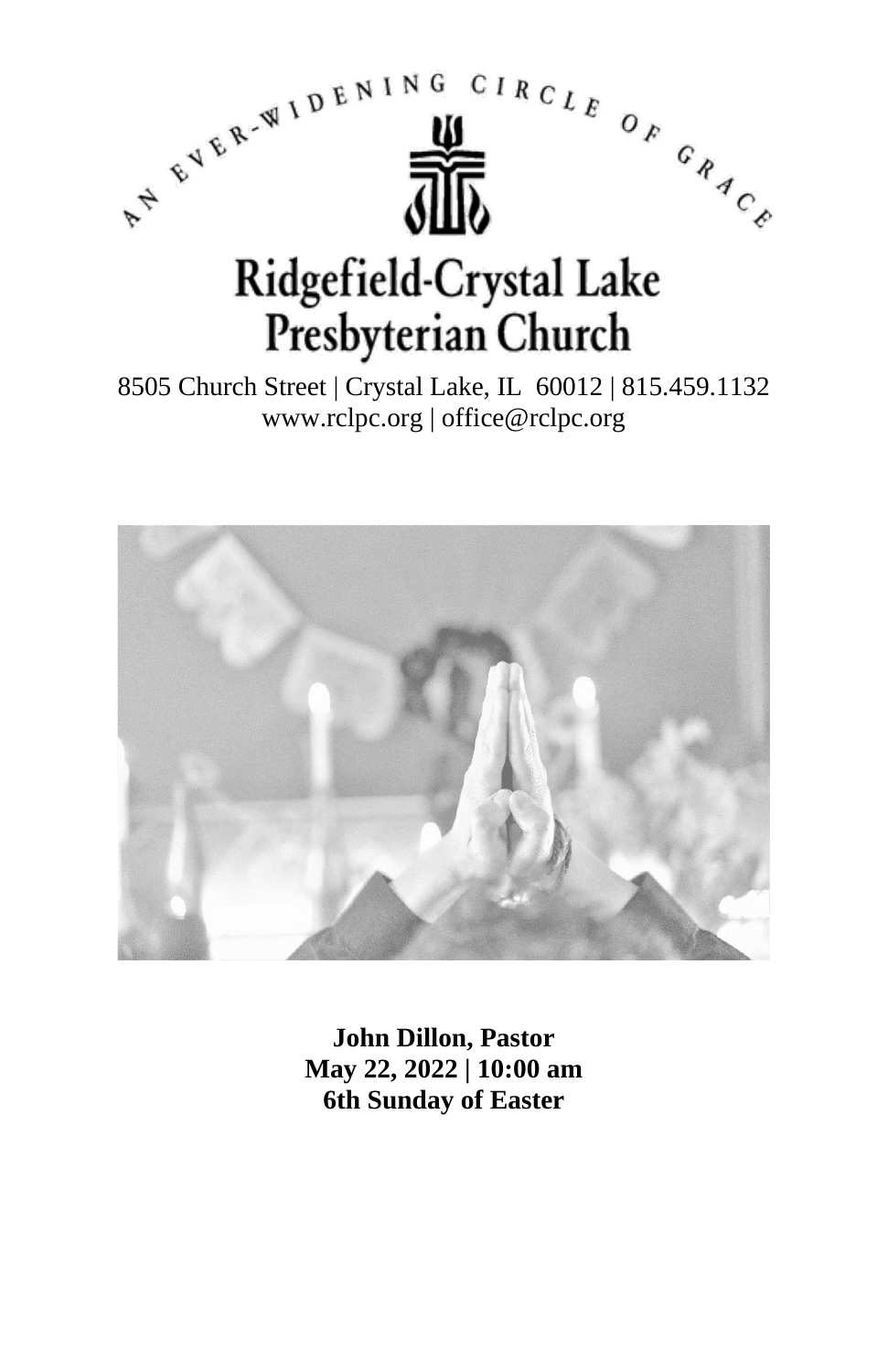## **WE GATHER IN GRACE**

*A "+" indicates all are invited to stand in either body or spirit.*

PRELUDE: INTERMEZZO OP. 27 NO. 1 Brahms

WORDS OF WELCOME

+HYMN 615: PRAISE TO THE LORD

#### +CALL TO WORSHIP

- One: Who is like the LORD our God, who is seated on high, who looks far down on the heavens and the earth?
- **All: Our God raises the poor from the dust, and lifts the needy from the ash heap, to make them sit with princes. (Ps 113:4-8a)**

### +HYMN 670: FROM THE RISING OF THE SUN

### PRAYER OF CONFESSION

- One: God of compassion, into our chaos, be our place of peace, shaping shambles into calm: bring order and balance and blessing and balm.
- **All: For each lapse, forgive us: the heat of anger, the thoughtless word, each thoughtless deed; the need for power, the lack of grace... our greed. In you, we find mercy, and a kindliness, a heart inclined towards love of humankind. Amen**

SUNG RESPONSE: JESUS CHRIST SON OF GOD John Bell **Jesus Christ, Son of God, have mercy upon us. Jesus Christ, Son of God, have mercy upon us.**

#### ABSOLUTION AND PASSING THE PEACE

Pastor: Jesus's peace flows in and through each one of us. Come and hear, the way to live, come and find peace, the peace that passes all understanding. Come and know forgiveness. The Prince of Peace invites us all to come and see peace in action. Share the Peace with one another.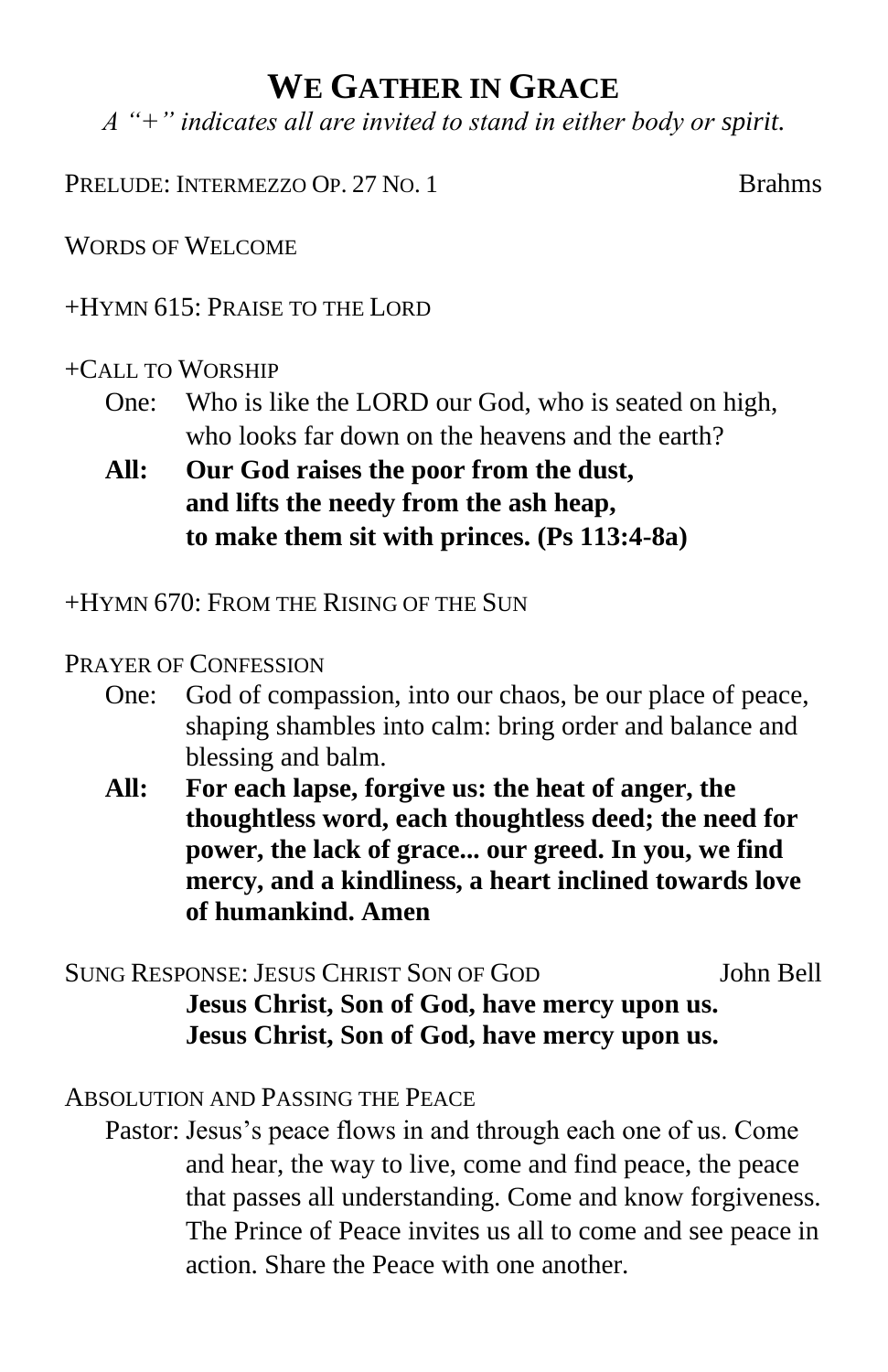+SUNG RESPONSE: REACH OUT YOUR HAND IN PEACE Lucy Smith **Reach out your hand in peace Reach out your hand in peace. Reach out your hand in peace. In return you'll feel God's love.**

## **WE GROW IN GRACE**

SCRIPTURE READING: Philippians 1: 1-11 ANTHEM: O COME, LET US SING TO THE LORD Hopson MESSAGE *"All of you share in God's grace*  Rev. John Dillon *with me"* PRAYERS OF THE PEOPLE AND THE LORD'S PRAYER **Our Father, who art in heaven, hallowed be thy name. Thy kingdom come, thy will be done, on earth as it is in heaven.** 

**Give us this day our daily bread; and forgive us our debts, as we forgive our debtors; and lead us not into temptation, but deliver us from evil. For thine is the kingdom, and the power, and the glory, forever. Amen.**

OFFERING: INTERMEZZO OP. 76 NO. 7 Brahms +DOXOLOGY: GTG 607 **Praise God, from whom all blessings flow; praise Christ, all people here below; praise Holy Spirit evermore; praise Triune God, whom we adore. Amen.**

+PRAYER OF DEDICATION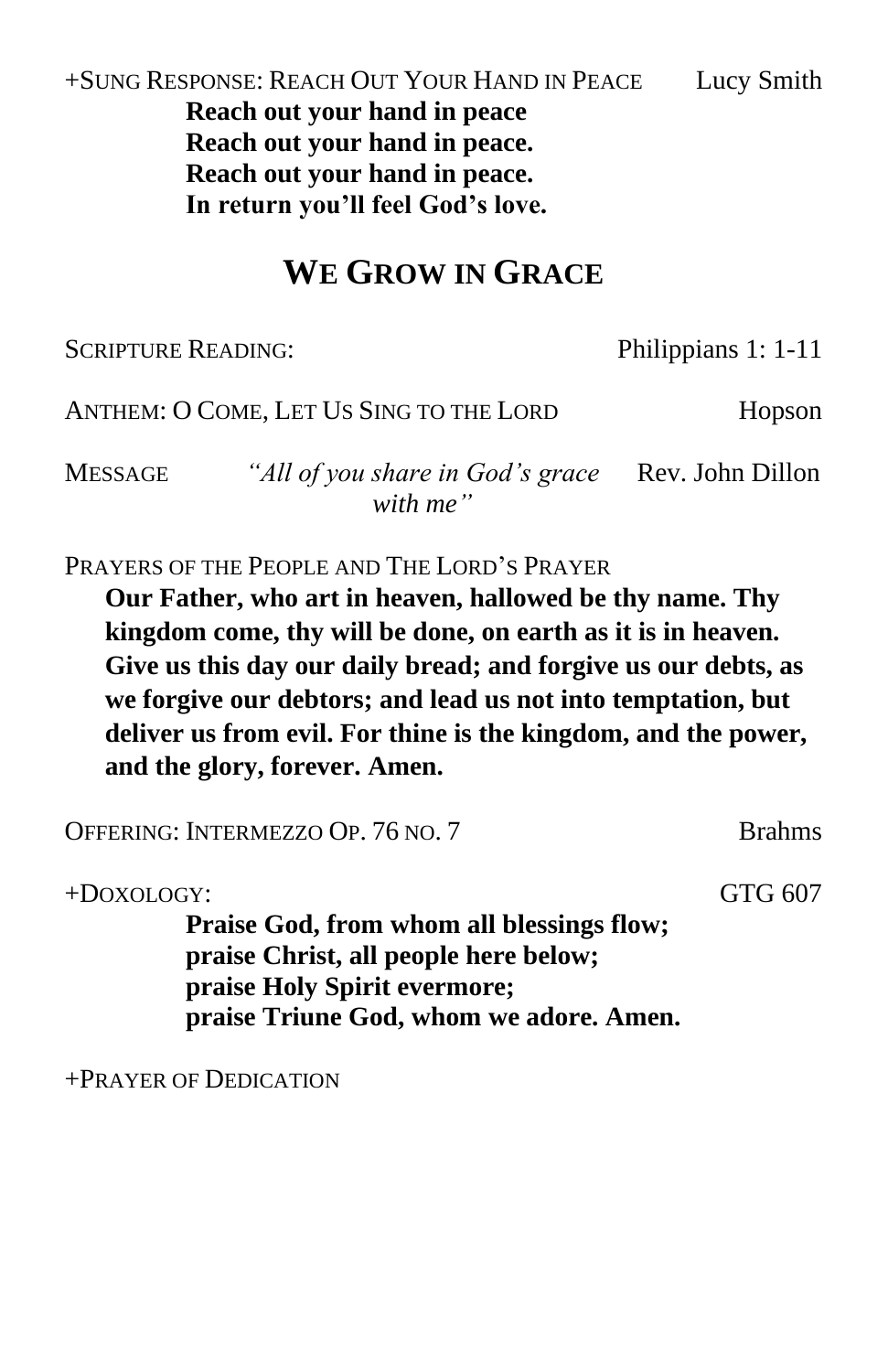## **WE GO IN GRACE**

+SENDING

+HYMN 372: O FOR A WORLD

*We gather in grace, we grow in grace, we go in grace… The journey continues in an ever-widening circle of grace.*

──────

*Reminders: Our worship service is being livestreamed and is on Zoom.*

MUSIC LEADERS: ANTHONY JAY HOUSTON AND SCOTT IDDINGS ACCOMPANISTS: ANN LEGG AND MIKE GRISWOLD TECHNICAL DIRECTOR: STEVE CONNELL



*Visit Our Welcome Page… [rclpc.org/welcomeToRCLPC.html](http://rclpc.org/welcomeToRCLPC.html)*

GLORY TO GOD HYMNAL USED UNLESS OTHERWISE NOTED ©CCLI LICENSE #1857579 | USED BY PERMISSION. ©OneLicense.Net License #A-708421 | Used by permission. ©Christian Copyright Solutions (CCS) License #13561 | Used by permission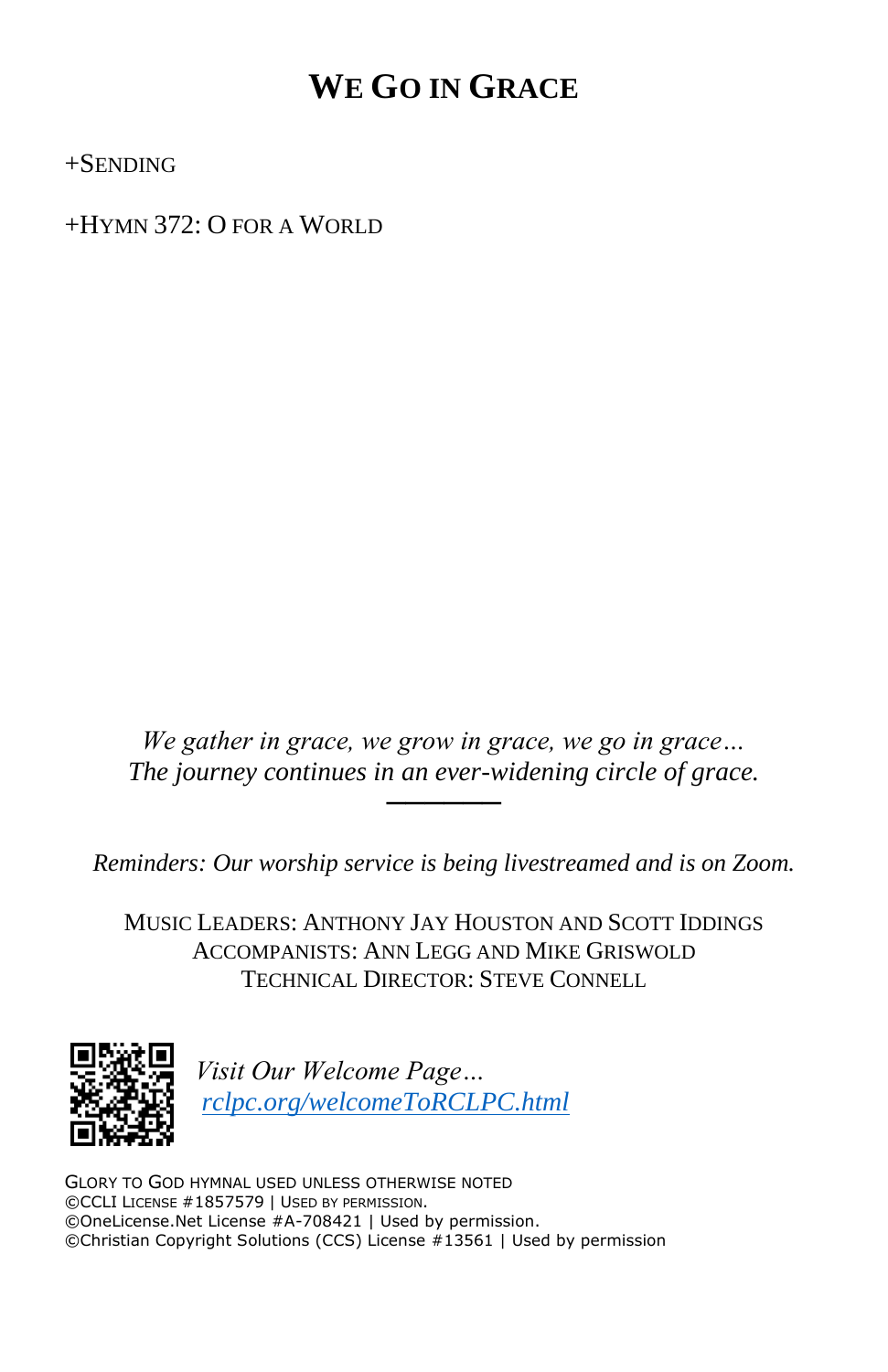# Hymn 615: Praise to the Lord

Praise to the Lord and glory to God. We gather in worship and fall upon our knees. Raise high your voices; sing to the Lord; Give thanks for God's love and grace. Praise to the Lord!

Be with us, Lord, as we come to you. You are the King of peace, the God of love. Unite us, Lord, that we would be one; your love is the bond of peace. Praise to the Lord!

## Hymn 670: From the Rising of the Sun

From the rising of the sun to the going down of the same, the name of the Lord shall be praised. From the rising of the sun to the going down of the same, the name of the Lord shall be praised. So praise ye the Lord. Praise ye the Lord. From the rising of the sun to the going down of the same, the name of the Lord shall be praised.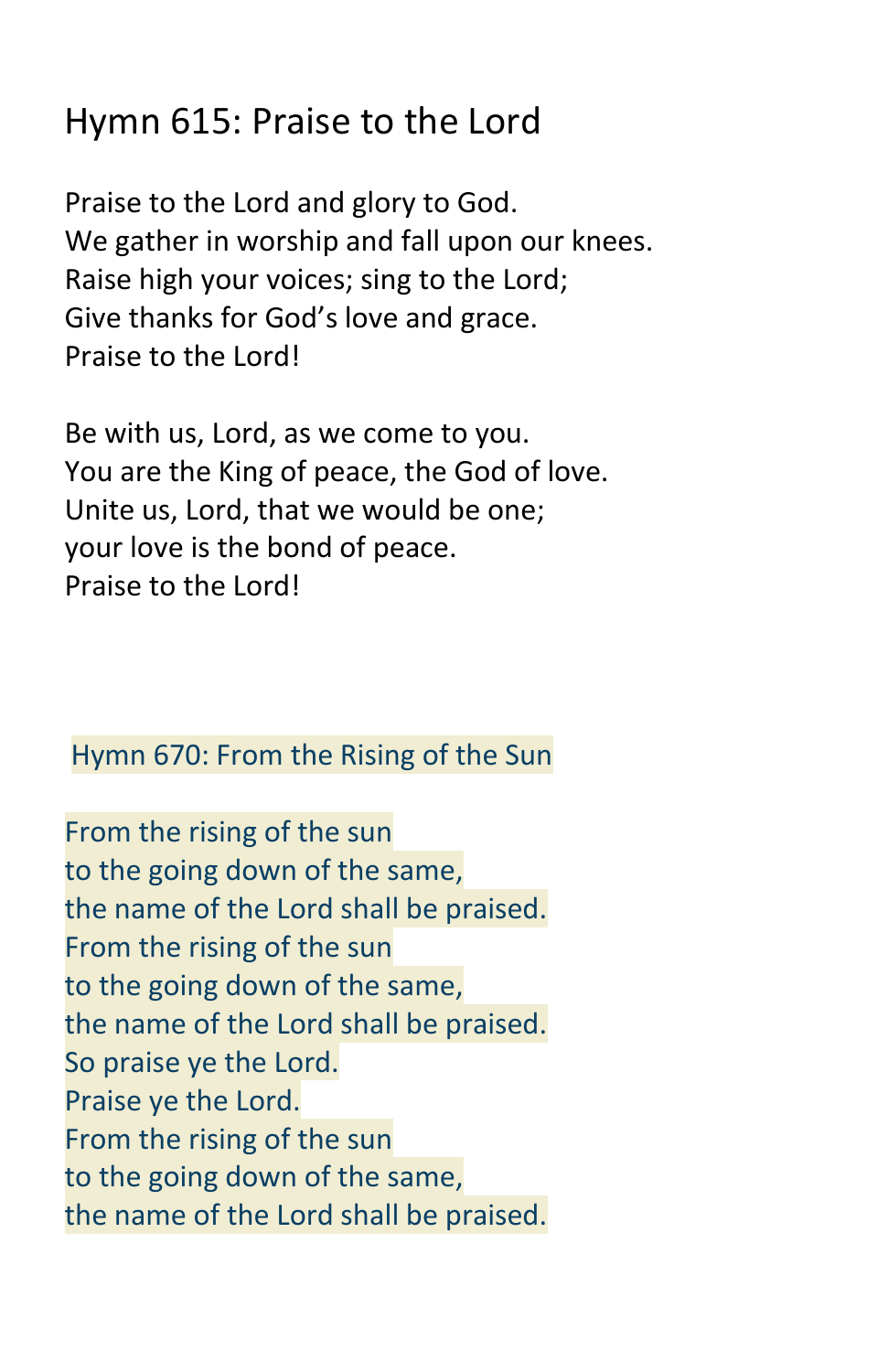# Hymn 372: O for a World

O for a world where everyone respects each other's ways, where love is lived and all is done with justice and with praise.

O for a world where goods are shared and misery relieved, where truth is spoken, children spared, equality achieved.

We welcome one world family and struggle with each choice that opens us to unity and gives our vision voice.

The poor are rich; the weak are strong; the foolish ones are wise. Tell all who mourn: outcasts belong, who perishes will rise.

O for a world preparing for God's glorious reign of peace, where time and tears will be no more, and all but love will cease.